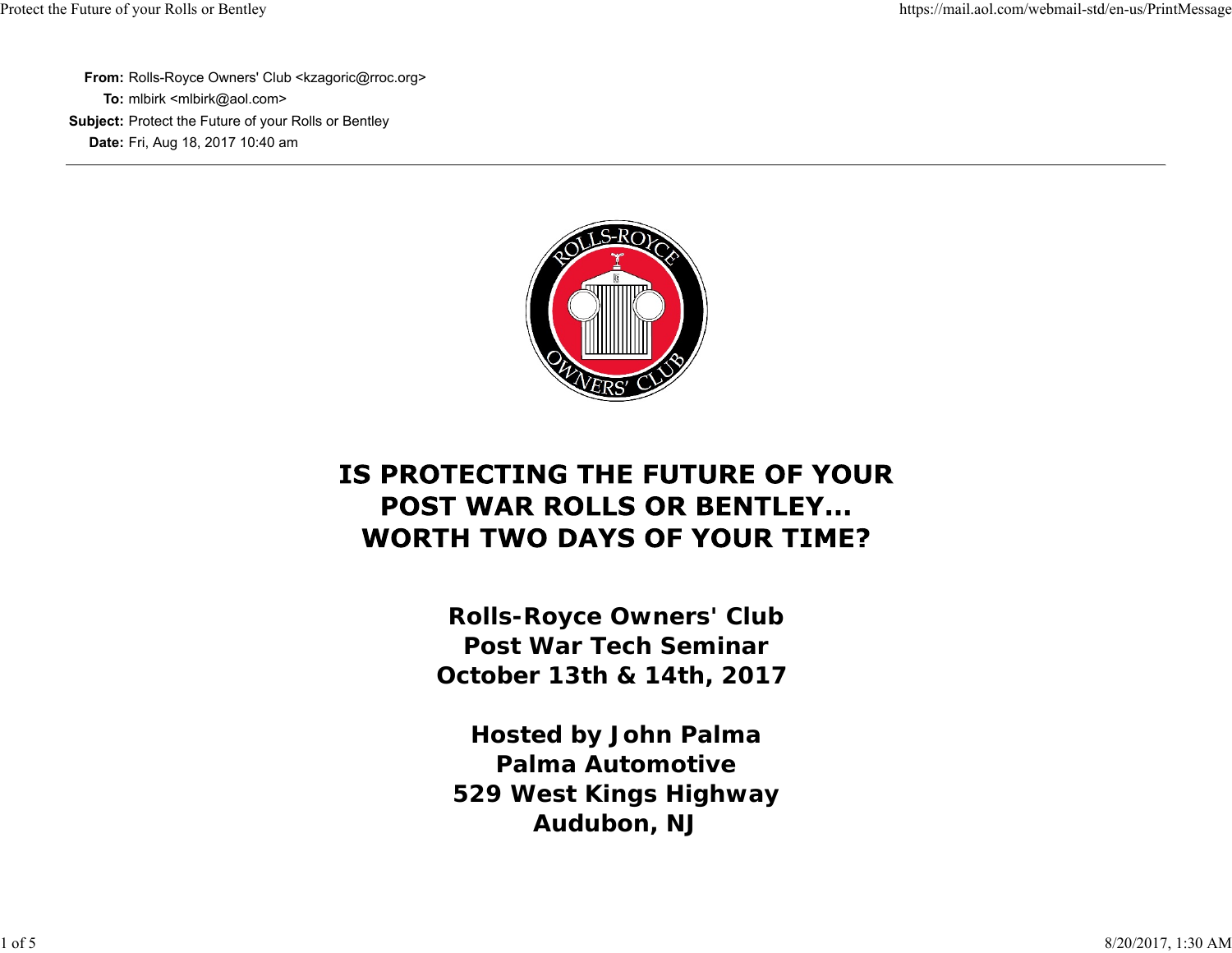This Post War seminar will deal with ALL post war PMC's up to the latest models of Roll-Royce and Bentley! While the seminar will be appropriate for those of you who do your own maintenance, it is also immensely helpful to those of you who just want to be able to speak with your service provider on an informed basis. You need not get your hands dirty, but you will have a great opportunity to expand your knowledge base and vocabulary!

#### The schedule begins on *Friday, October 13th* at *9:00AM*.

All attendees will have their PMC completely gone over by John Palma's outstanding staff. We encourage you to take notes for the discussion time that will take place later in the seminar.



You need not have a car to attend! This is a great opportunity for those who want to investigate either the Classic Vintages or the more Modern Future Classics. If you are just looking to acquire a Post War car...after this seminar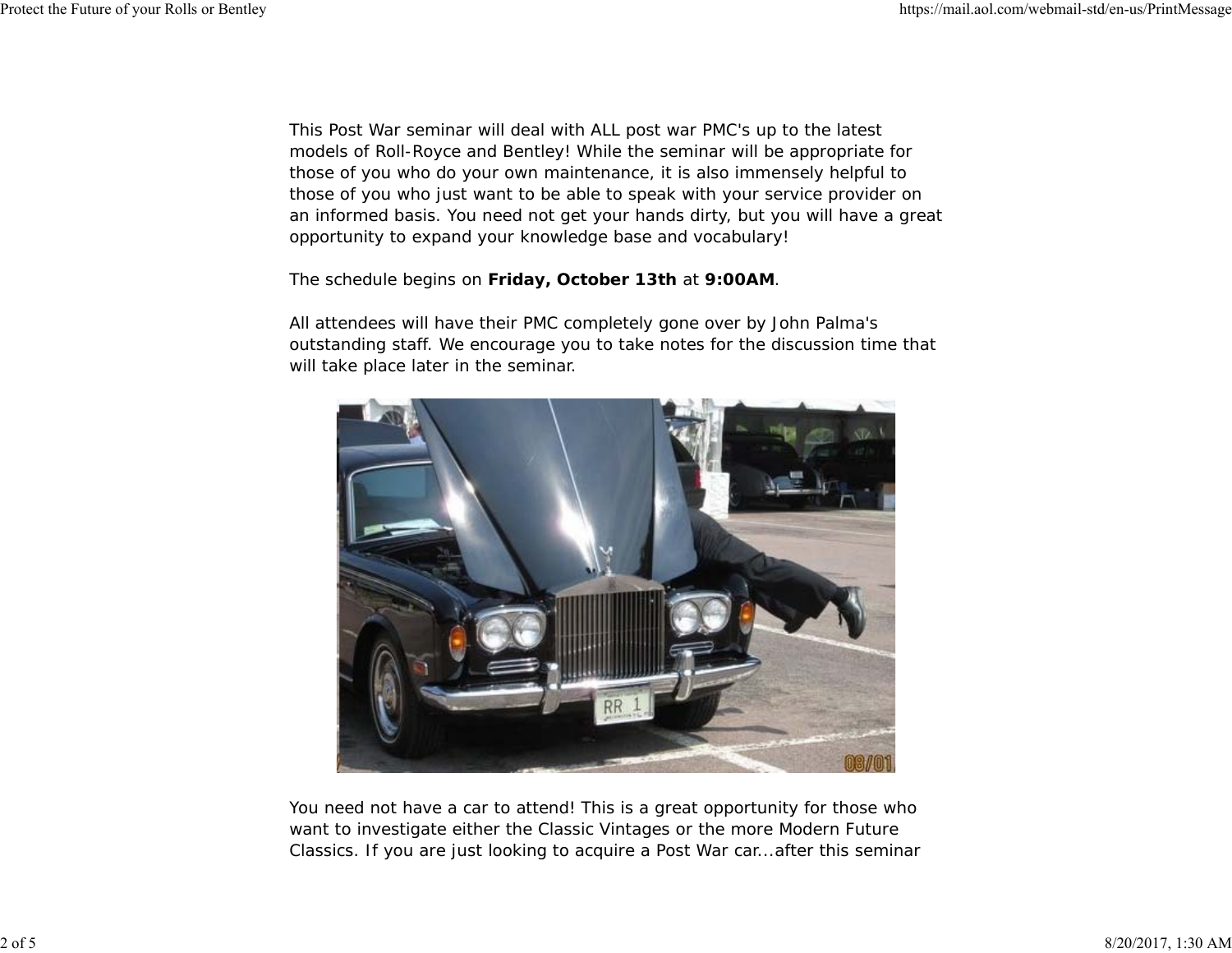you will really know what to look for....and what to look out for! These evaluations will be priceless, so register now as class size is limited!!!

### **THE REAL QUESTION IS NOT, CAN YOU AFFORD TO GO... IT IS, CAN YOU AFFORD NOT TO GO?**

On *Saturday the 14th*, we will have our audio-visual classroom part of the seminar.

All of the questions and notes that were recorded on Friday will be addressed by John Palma. John's extensive catalog of digital photos, diagrams and expertise will bring to life the facts and issues involved with these wonderful marques. Answers, not mumbo jumbo will be supplied.

Palma Automotive will have three lifts in operation. NO one will be left out.

Each day, coffee and pastries will be available upon arrival. Each day, there will be a break for a buffet lunch: sandwiches, chips, etc.

On Friday evening, we will be having a group dinner at a local restaurant. This is a great way to discuss topics and meet new friends. The cost of the dinner will be "On Your Own"

The cost of this two day National Event is *\$75.00* per person and you MUST Register through National Headquarters at (717) 697-4671.

We expect to have a "Special Guest" to talk about other areas of car maintenance.

For those looking for accommodations, we suggest: Modest:*Red Roof Inn* about \$81.00 per night, (856) 931-1010 or *Days Inn* about \$83.00 per night, (856) 939-6700.

More Amenities with a Uno Restaurant:*Fairfield Inn* by Marriott about \$159.00 per night, (856) 686-9050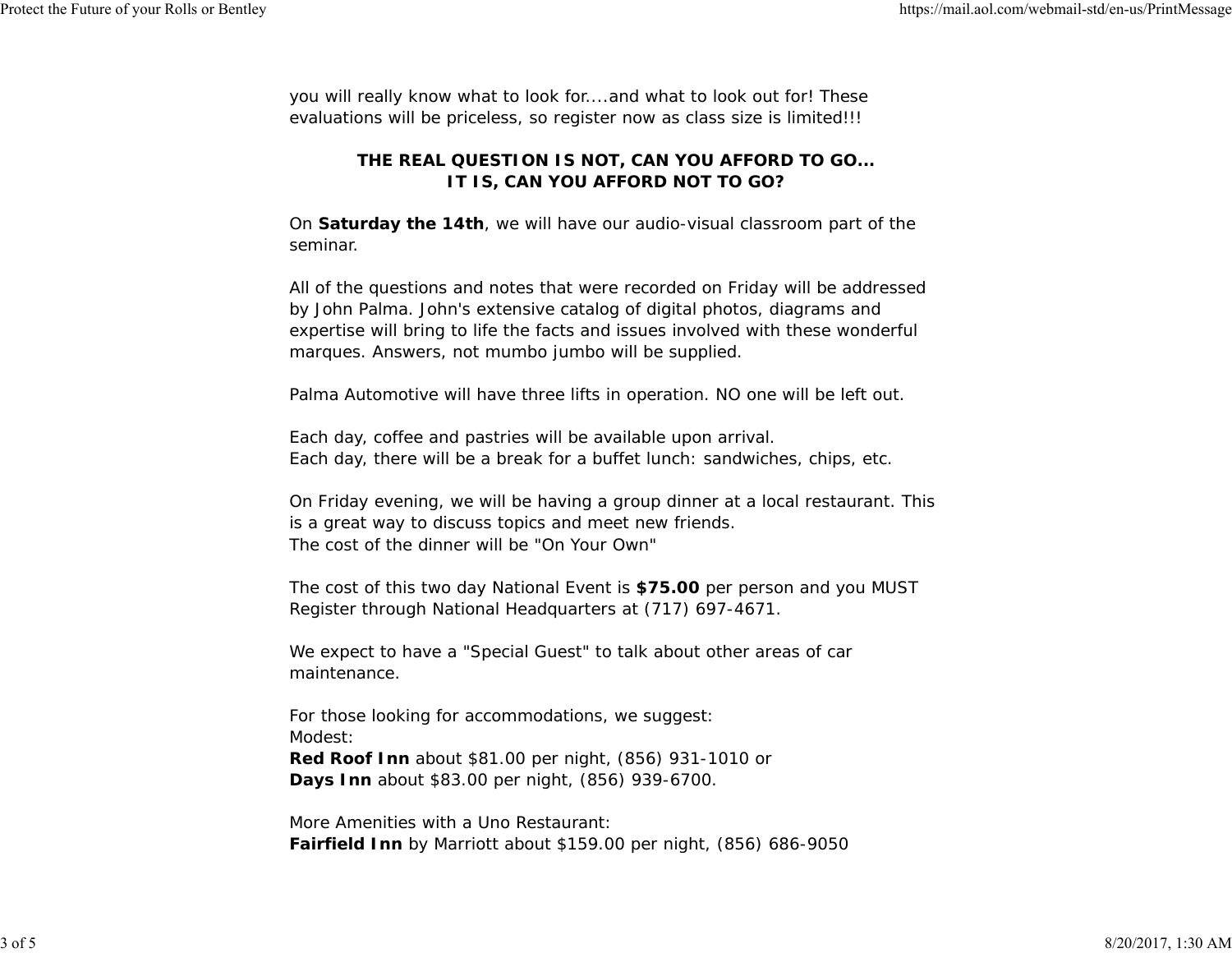If you have questions, please contact *John Palma* by email at **corniche@msn.com** or by phone at (856) 547-6522 or, *Thom Weinhardt* by email at **nantucketthom@yahoo.com** or by phone at (609) 937-0826.

The information needed for registration: Your name, cell phone number, address, type of PMC you will bring and a question you may want answered, this gives us a heads up!!

#### **ATTEND, LEARN SOMETHING, HAVE FUN!**

**Remember!!!!!!!!!!!You MUST Register with Eileen by phone at National. The registration deadline is Monday, October 9th. National Headquarters (717) 697-4671**

Copyright ©2017 by the Rolls-Royce Owners' Club Contact information for the RROC:191 Hempt Road, Mechanicsburg PA 17050 phone (717)697-4671 fax (717)697-7820 email address rrochq@rroc.org web address www.RROC.org



STAY CONNECTED